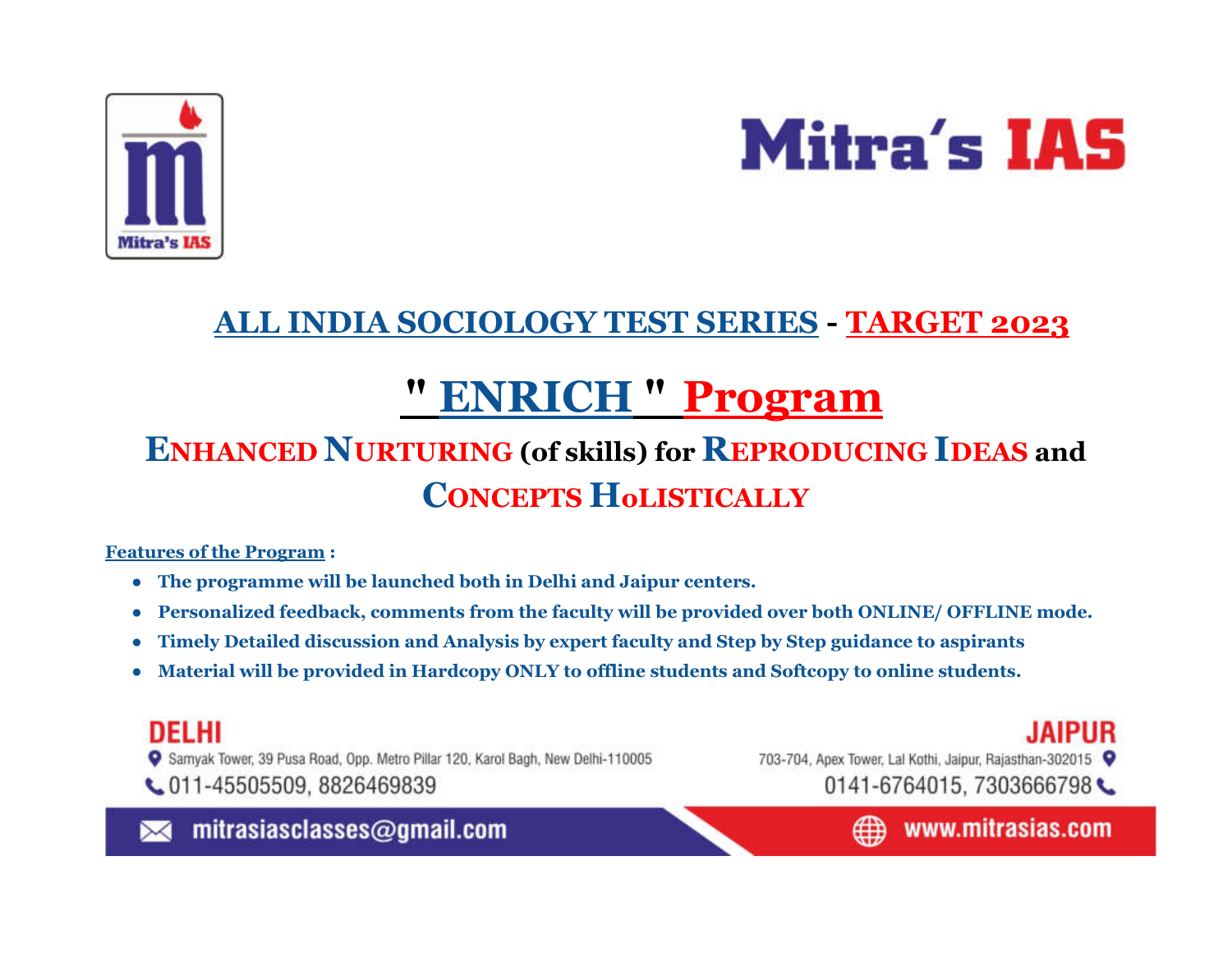

- ● **UPSC exam pattern - includes 6 sectional and 4 full length tests including All India Open Test ) Validity - till 2023 Mains.**
- **Flexibility of Postponement Aspirants can attempt test papers as per their convenience.**

#### **Fee (Incl. all taxes) : Rs. 11, 250**

| <b>Test Code</b>                                       | <b>Test Date and Discussion</b>            | <b>Syllabus</b>                                                                                                                                                                                                         |
|--------------------------------------------------------|--------------------------------------------|-------------------------------------------------------------------------------------------------------------------------------------------------------------------------------------------------------------------------|
| <b>Test - 2301</b><br>Paper-1<br><b>Sectional Test</b> | Test Date -2 July.<br>Discussion - 9 July. | Unit 1-Sociology - The discipline.<br>Modernity and social changes in Europe and Emergence of Sociology.<br>$\bullet$<br>Scope of the subject and comparison with other social sciences.<br>Sociology and Common sense. |
|                                                        |                                            | Unit 2 - Sociology as Science.<br>Science, scientific method and critique.<br>$\bullet$<br>Major theoretical strands of research methodology.<br>Positivism and its critique.                                           |

#### **DELHI**

Samyak Tower, 39 Pusa Road, Opp. Metro Pillar 120, Karol Bagh, New Delhi-110005

↓ 011-45505509, 8826469839

703-704, Apex Tower, Lal Kothi, Jaipur, Rajasthan-302015

0141-6764015, 7303666798



www.mitrasias.com ∰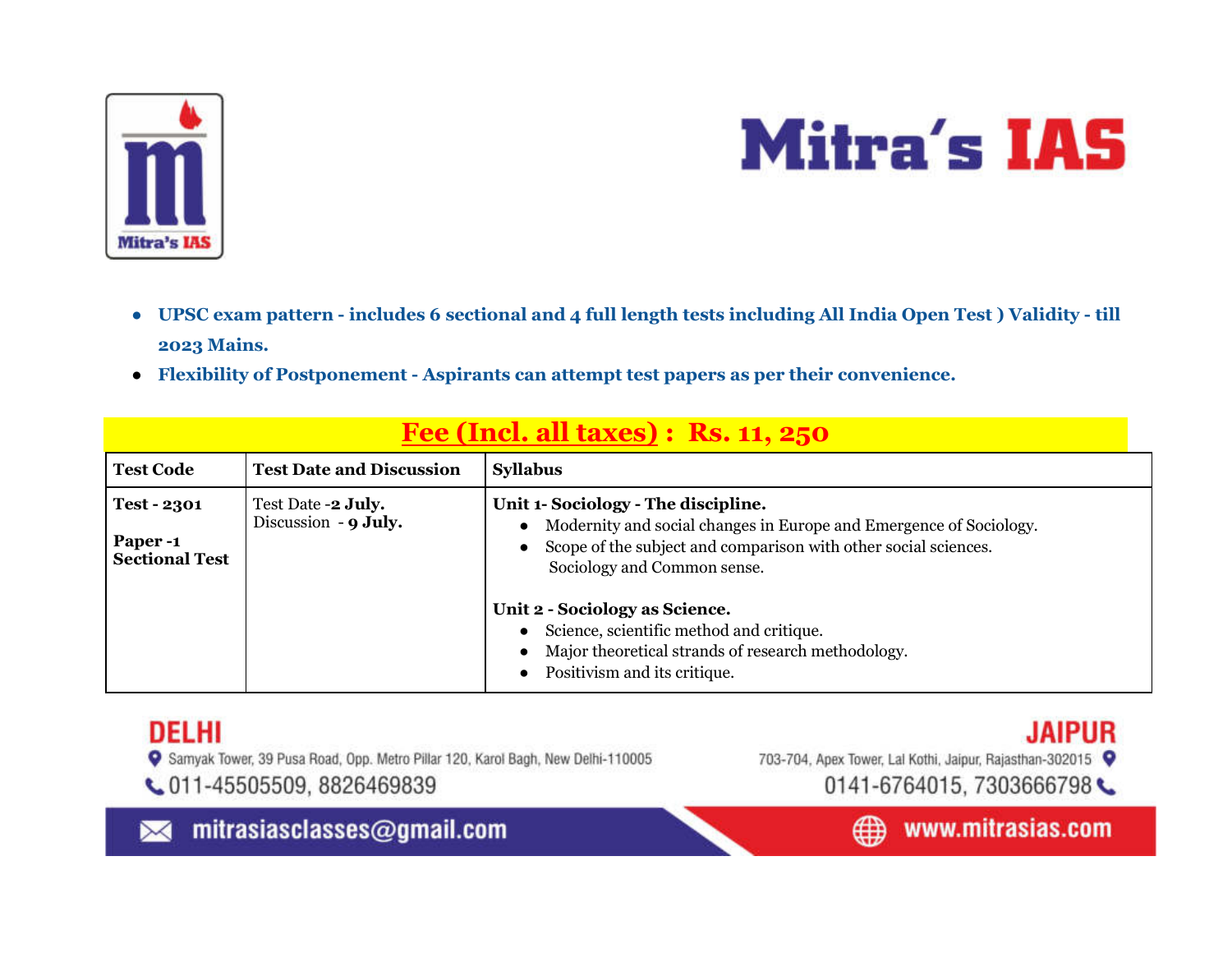

|                                               | Fact value and objectivity.<br>Non-positivist methodologies.<br>Unit 3 - Research Method and Analysis.<br>Quantitative and Qualitative methods.<br>Techniques of data collection.<br>Variables, sampling, hypothesis, reliability and validity.<br>Unit 6 - Work and Economic Life.<br>Social organization of work in different types of society-slave society, feudal<br>society, industrial /capitalist society.<br>Formal and informal organization of work.<br>Labour and society. |
|-----------------------------------------------|----------------------------------------------------------------------------------------------------------------------------------------------------------------------------------------------------------------------------------------------------------------------------------------------------------------------------------------------------------------------------------------------------------------------------------------------------------------------------------------|
| Test Date - 16 July.<br>Discussion - 23 July. | Unit 4 - Sociological Thinkers.<br>Karl Marx-Historical materialism, mode of production, alienation, class struggle.<br>Emile Durkheim- Division of labour, social fact, suicide, religion and society.<br>Max Weber-Social action, ideal types, authority, bureaucracy, protestant ethic and                                                                                                                                                                                          |

#### **DELHI**

Samyak Tower, 39 Pusa Road, Opp. Metro Pillar 120, Karol Bagh, New Delhi-110005

↓ 011-45505509, 8826469839

703-704, Apex Tower, Lal Kothi, Jaipur, Rajasthan-302015

0141-6764015, 7303666798

**JAIPUR** 

mitrasiasclasses@gmail.com  $\bowtie$ 

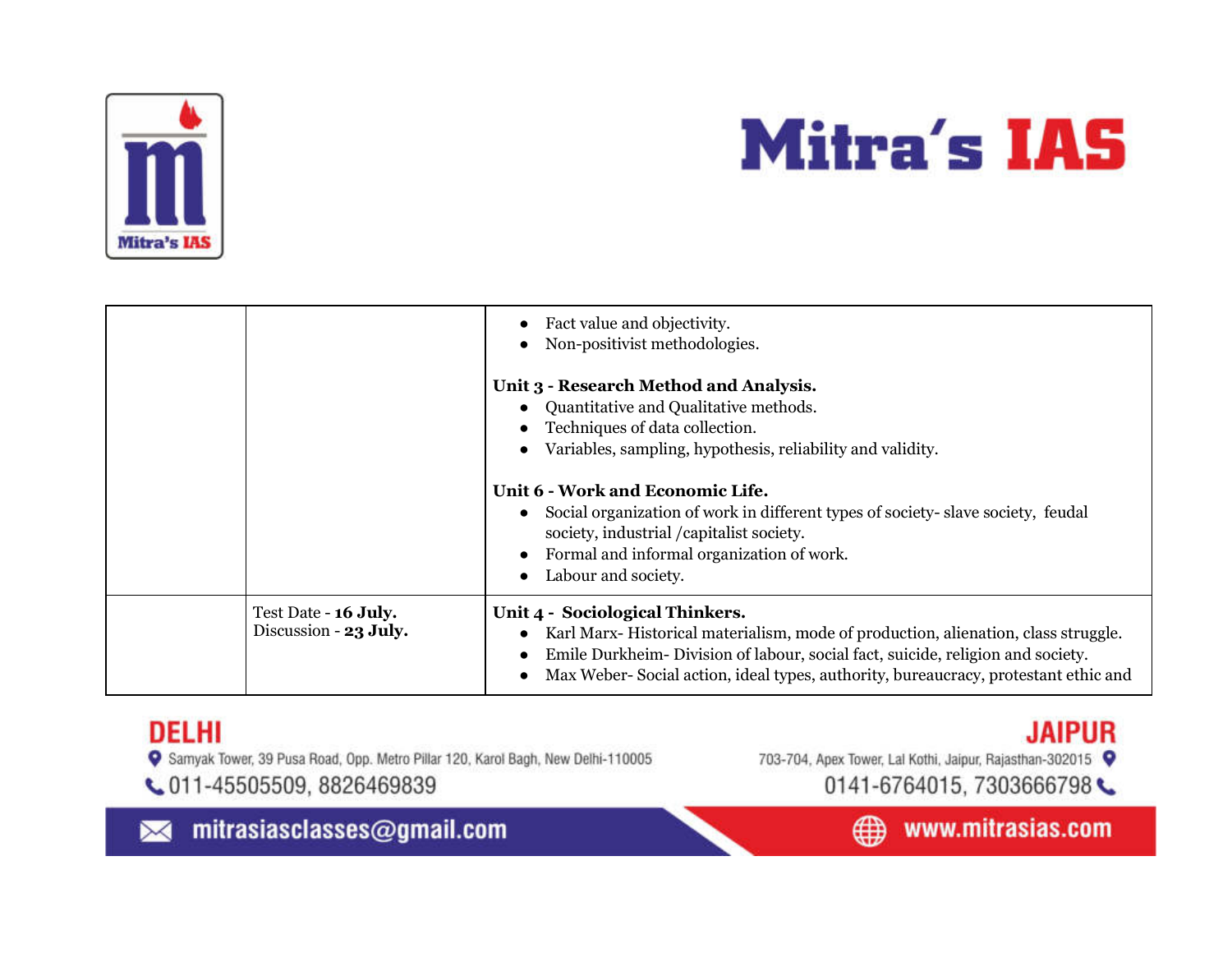

|                    |                         | the spirit of capitalism.<br>Talcolt Parsons- Social system, pattern variables.<br>Robert K. Merton-Latent and manifest functions, conformity and deviance,<br>reference groups.<br>Mead - Self and identity. |
|--------------------|-------------------------|---------------------------------------------------------------------------------------------------------------------------------------------------------------------------------------------------------------|
|                    |                         | Unit 5 - Stratification and Mobility.                                                                                                                                                                         |
|                    |                         | Concepts-equality, inequality, hierarchy, exclusion, poverty and deprivation.                                                                                                                                 |
|                    |                         | Theories of social stratification-Structural functionalist theory, Marxist theory,                                                                                                                            |
|                    |                         | Weberian theory.                                                                                                                                                                                              |
|                    |                         | Dimensions – Social stratification of class, status groups, gender, ethnicity and race.                                                                                                                       |
|                    |                         | Social mobility- open and closed systems, types of mobility, sources and causes of<br>mobility.                                                                                                               |
| <b>Test - 2303</b> | Test Date - 6 August.   | Unit 7 - Politics and Society:                                                                                                                                                                                |
|                    | Discussion - 13 August. | • Sociological theories of power.                                                                                                                                                                             |
| Paper 1-           |                         | Power elite, bureaucracy, pressure groups, and political parties.<br>Nation, state, citizenship, democracy, civil society, ideology.                                                                          |

#### **DELHI**

Samyak Tower, 39 Pusa Road, Opp. Metro Pillar 120, Karol Bagh, New Delhi-110005

↓ 011-45505509, 8826469839

703-704, Apex Tower, Lal Kothi, Jaipur, Rajasthan-302015

0141-6764015, 7303666798



www.mitrasias.com ⊕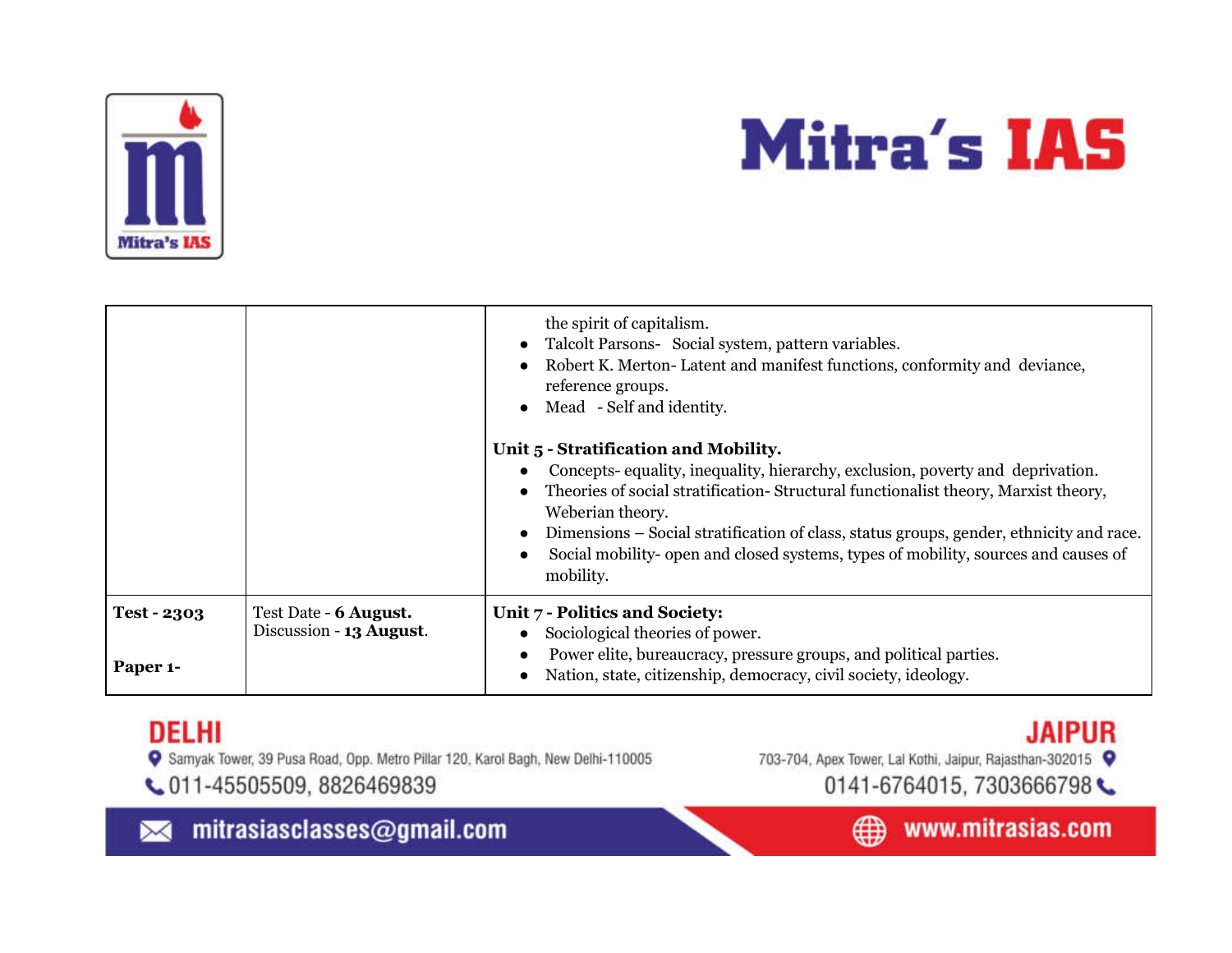

| <b>Sectional Test</b> | Protest, agitation, social movements, collective action, revolution.<br>$\bullet$                                                                                                                                                                                    |
|-----------------------|----------------------------------------------------------------------------------------------------------------------------------------------------------------------------------------------------------------------------------------------------------------------|
|                       | <b>Unit 8 - Religion and Society:</b><br>Sociological theories of religion.<br>Types of religious practices: animism, monism, pluralism, sects, cults.<br>Religion in modern society: religion and science, secularization, religious revivalism,<br>fundamentalism. |
|                       | Unit 9. Systems of Kinship:<br>Family, household, marriage.<br>Types and forms of family.<br>Lineage and descent.<br>Patriarchy and sexual division of labour.<br>Contemporary trends.                                                                               |
|                       | Unit 10. Social Change in Modern Society:<br>Sociological theories of social change.                                                                                                                                                                                 |

#### **DELHI**

Samyak Tower, 39 Pusa Road, Opp. Metro Pillar 120, Karol Bagh, New Delhi-110005

↓ 011-45505509, 8826469839

703-704, Apex Tower, Lal Kothi, Jaipur, Rajasthan-302015 0141-6764015, 7303666798



www.mitrasias.com ⊕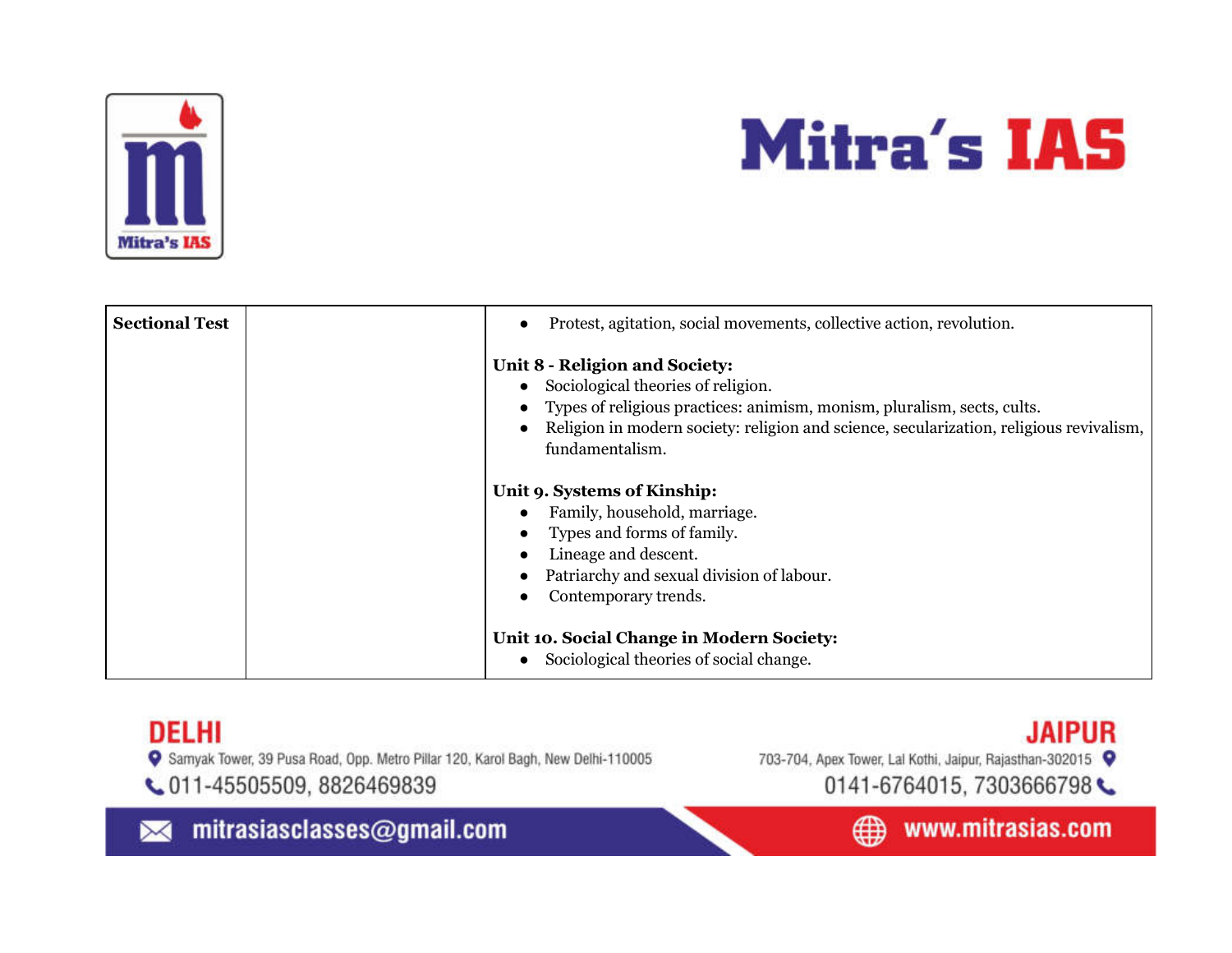

|                                                         |                                                   | Development and dependency.<br>Agents of social change.<br>Education and social change<br>Science Technology and Social change                                                                                                                                 |
|---------------------------------------------------------|---------------------------------------------------|----------------------------------------------------------------------------------------------------------------------------------------------------------------------------------------------------------------------------------------------------------------|
| <b>Test - 2304</b><br>Paper 2-<br><b>Sectional Test</b> | Test Date - 20 August.<br>Discussion - 27 August. | At -Perspectives on the study of Indian society:<br>Indology (GS. Ghurye).<br>Structural functionalism (M N Srinivas).<br>Marxist sociology (AR Desai).<br>A2 - Impact of colonial rule on Indian society:                                                     |
|                                                         |                                                   | Social background of Indian nationalism.<br>Modernization of Indian tradition.<br>Protests and movements during the colonial period.<br>Social reforms.<br><b>B1 - Rural and Agrarian Social Structure:</b><br>The idea of Indian village and village studies. |

#### **DELHI**

 $\bowtie$ 

Samyak Tower, 39 Pusa Road, Opp. Metro Pillar 120, Karol Bagh, New Delhi-110005

↓ 011-45505509, 8826469839

703-704, Apex Tower, Lal Kothi, Jaipur, Rajasthan-302015 0141-6764015, 7303666798

mitrasiasclasses@gmail.com

www.mitrasias.com ⊕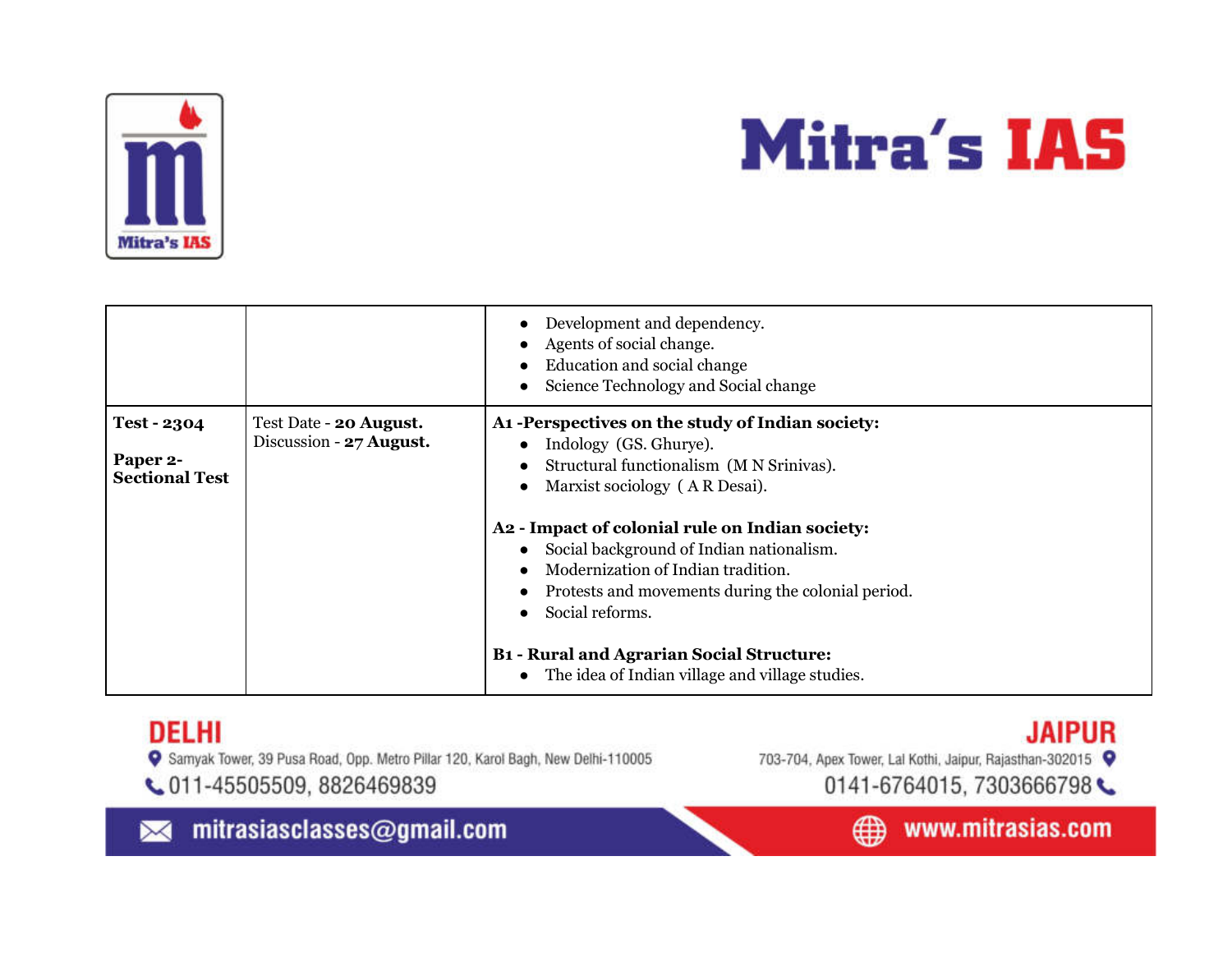

|                                                         |                                                        | Agrarian social structure: evolution of land tenure system, land reforms.<br>C <sub>2</sub> - Rural and Agrarian transformation in India:<br>Programmes of rural development, Community Development Programme,<br>cooperatives, poverty alleviation schemes.<br>Green revolution and social change.<br>Changing modes of production in Indian agriculture.<br>Problems of rural labour, bondage, migration. |
|---------------------------------------------------------|--------------------------------------------------------|-------------------------------------------------------------------------------------------------------------------------------------------------------------------------------------------------------------------------------------------------------------------------------------------------------------------------------------------------------------------------------------------------------------|
| <b>Test - 2305</b><br>Paper 2-<br><b>Sectional Test</b> | Test Date - 3 September.<br>Discussion - 10 September. | <b>B2</b> - Caste System.<br>Perspectives on the study of caste systems: GS Ghurye, M N Srinivas, Louis Dumont,<br>Andre Beteille.<br>Features of caste system.<br>Untouchability - forms and perspectives<br>B <sub>3</sub> -Tribal communities in India:<br>Definitional problems.<br>Geographical spread.<br>Colonial policies and tribes.                                                               |

#### **DELHI**

Samyak Tower, 39 Pusa Road, Opp. Metro Pillar 120, Karol Bagh, New Delhi-110005

↓ 011-45505509, 8826469839

703-704, Apex Tower, Lal Kothi, Jaipur, Rajasthan-302015

0141-6764015, 7303666798



www.mitrasias.com ⊕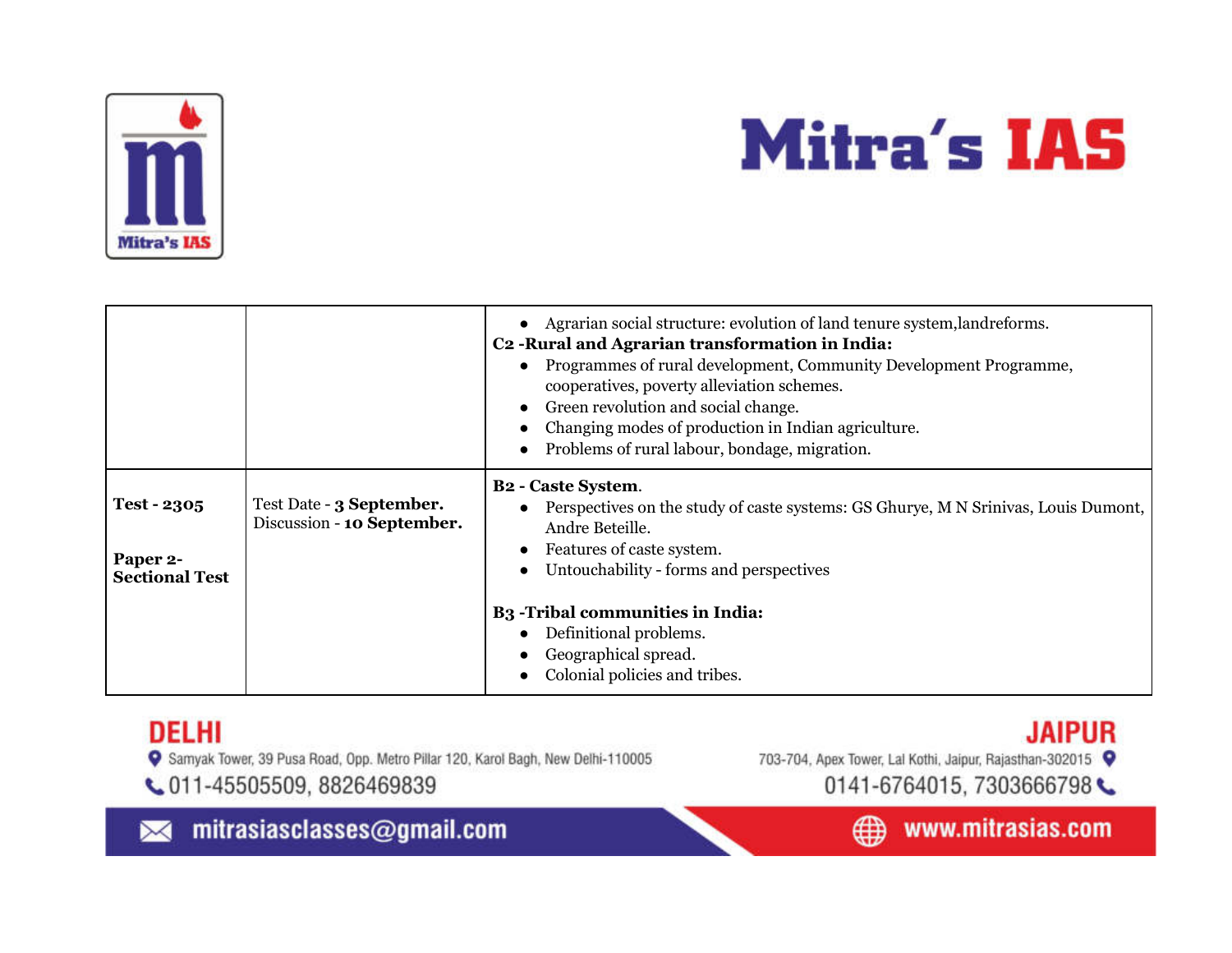

|  | Issues of integration and autonomy.<br>$\bullet$                                                                                                                                                                                                              |
|--|---------------------------------------------------------------------------------------------------------------------------------------------------------------------------------------------------------------------------------------------------------------|
|  | <b>B4-Social Classes in India:</b><br>• Agrarian class structure.<br>Industrial class structure.<br>Middle classes in India.                                                                                                                                  |
|  | B <sub>5</sub> - Systems of Kinship in India:<br>• Lineage and descent in India.<br>Types of kinship systems.<br>$\bullet$<br>Family and marriage in India.<br>Household dimensions of the family.<br>Patriarchy, entitlements and sexual division of labour. |
|  | <b>B6</b> - Religion and Society:<br>• Religious communities in India.<br>Problems of religious minorities.                                                                                                                                                   |

#### **DELHI**

Samyak Tower, 39 Pusa Road, Opp. Metro Pillar 120, Karol Bagh, New Delhi-110005

↓ 011-45505509, 8826469839

703-704, Apex Tower, Lal Kothi, Jaipur, Rajasthan-302015 0141-6764015, 7303666798



www.mitrasias.com ⊕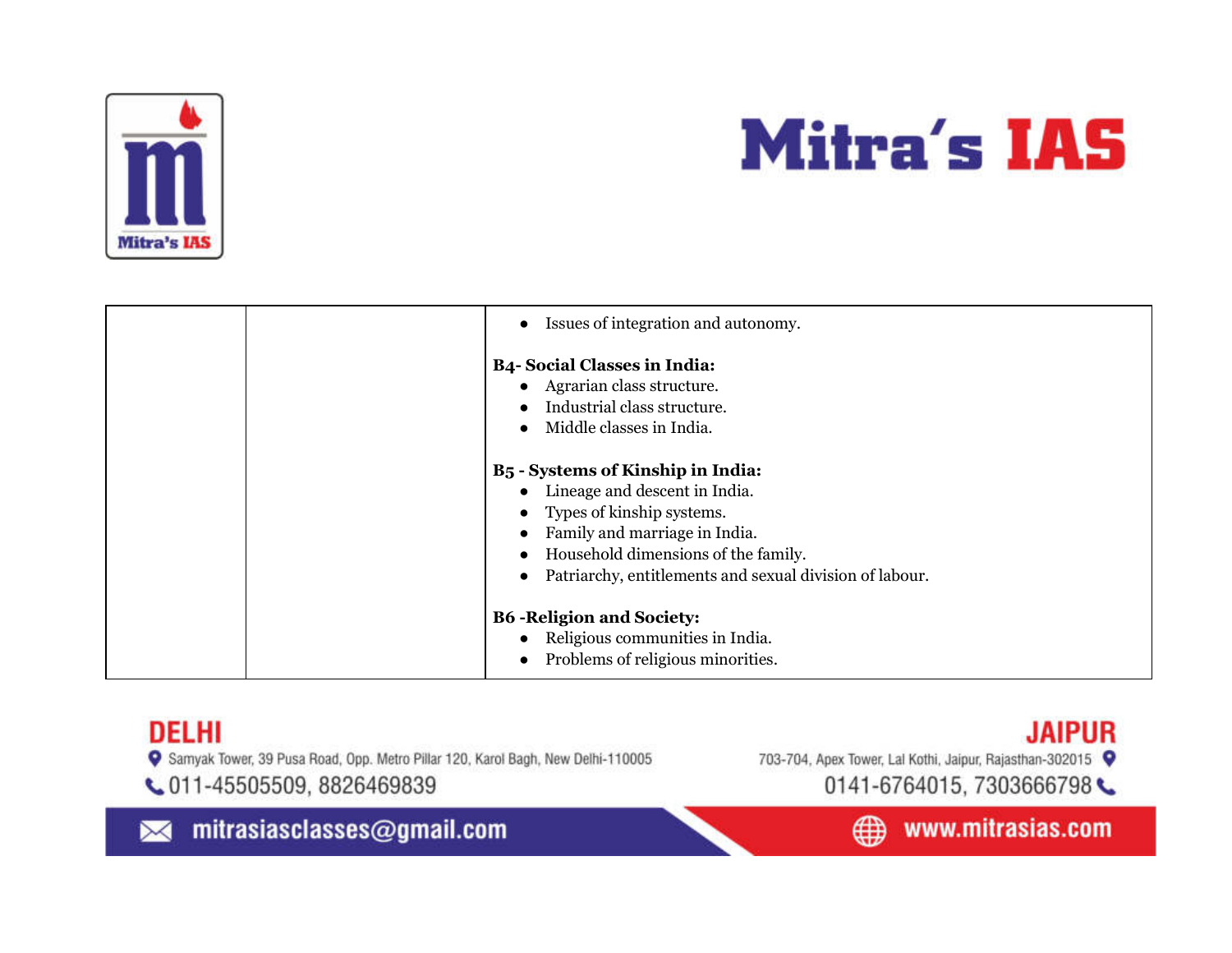

| <b>Test - 2306</b><br>Paper 2-<br><b>Sectional Test</b> | Test Date - 17 September.<br>Discussion - 24 September. | C <sub>1</sub> - Visions of Social Change in India:<br>Idea of development planning and mixed economy.<br>Constitution, law and social change.<br>Education and social change.<br>C <sub>3</sub> - Industrialization and Urbanisation in India:<br>Evolution of modern industry in India.<br>Growth of urban settlements in India. |
|---------------------------------------------------------|---------------------------------------------------------|------------------------------------------------------------------------------------------------------------------------------------------------------------------------------------------------------------------------------------------------------------------------------------------------------------------------------------|
|                                                         |                                                         | Working class: structure, growth, class mobilization.                                                                                                                                                                                                                                                                              |
|                                                         |                                                         | Informal sector, child labour.<br>Slums and deprivation in urban areas.                                                                                                                                                                                                                                                            |
|                                                         |                                                         | <b>C4 -Politics and Society:</b><br>Nation, democracy and citizenship.<br>Political parties, pressure groups, social and political elite.<br>Regionalism and decentralization of power.                                                                                                                                            |

#### **DELHI**

Samyak Tower, 39 Pusa Road, Opp. Metro Pillar 120, Karol Bagh, New Delhi-110005

↓ 011-45505509, 8826469839

703-704, Apex Tower, Lal Kothi, Jaipur, Rajasthan-302015

0141-6764015, 7303666798



www.mitrasias.com ⊕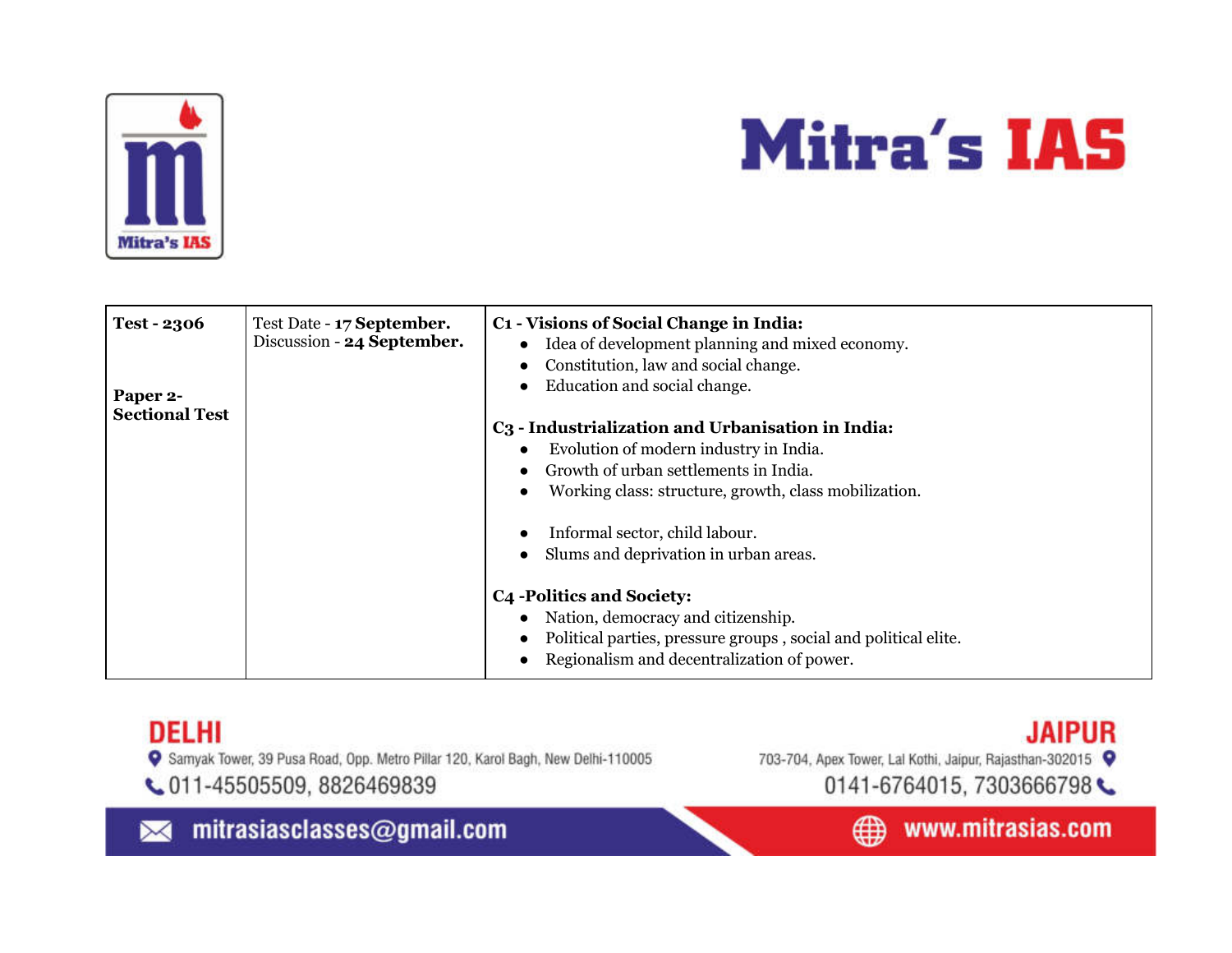

|  | Secularization.                                                                                                                                                                                                                                                                           |
|--|-------------------------------------------------------------------------------------------------------------------------------------------------------------------------------------------------------------------------------------------------------------------------------------------|
|  | C <sub>5</sub> -Social Movements in Modern India:<br>Peasants and farmers movements.<br>Women's movement.<br>Backward classes & Dalit movement.<br>Environmental movements.<br>Ethnicity and Identity movements.                                                                          |
|  | <b>C6 -Population Dynamics:</b><br>Population size, growth, composition and distribution.<br>Components of population growth: birth, death, migration.<br>Population policy and family planning.<br>Emerging issues: ageing, sex ratios, child and infant mortality, reproductive health. |

#### **DELHI**

Samyak Tower, 39 Pusa Road, Opp. Metro Pillar 120, Karol Bagh, New Delhi-110005

↓ 011-45505509, 8826469839

703-704, Apex Tower, Lal Kothi, Jaipur, Rajasthan-302015 0141-6764015, 7303666798

mitrasiasclasses@gmail.com  $\boxtimes$ 

www.mitrasias.com ⊕